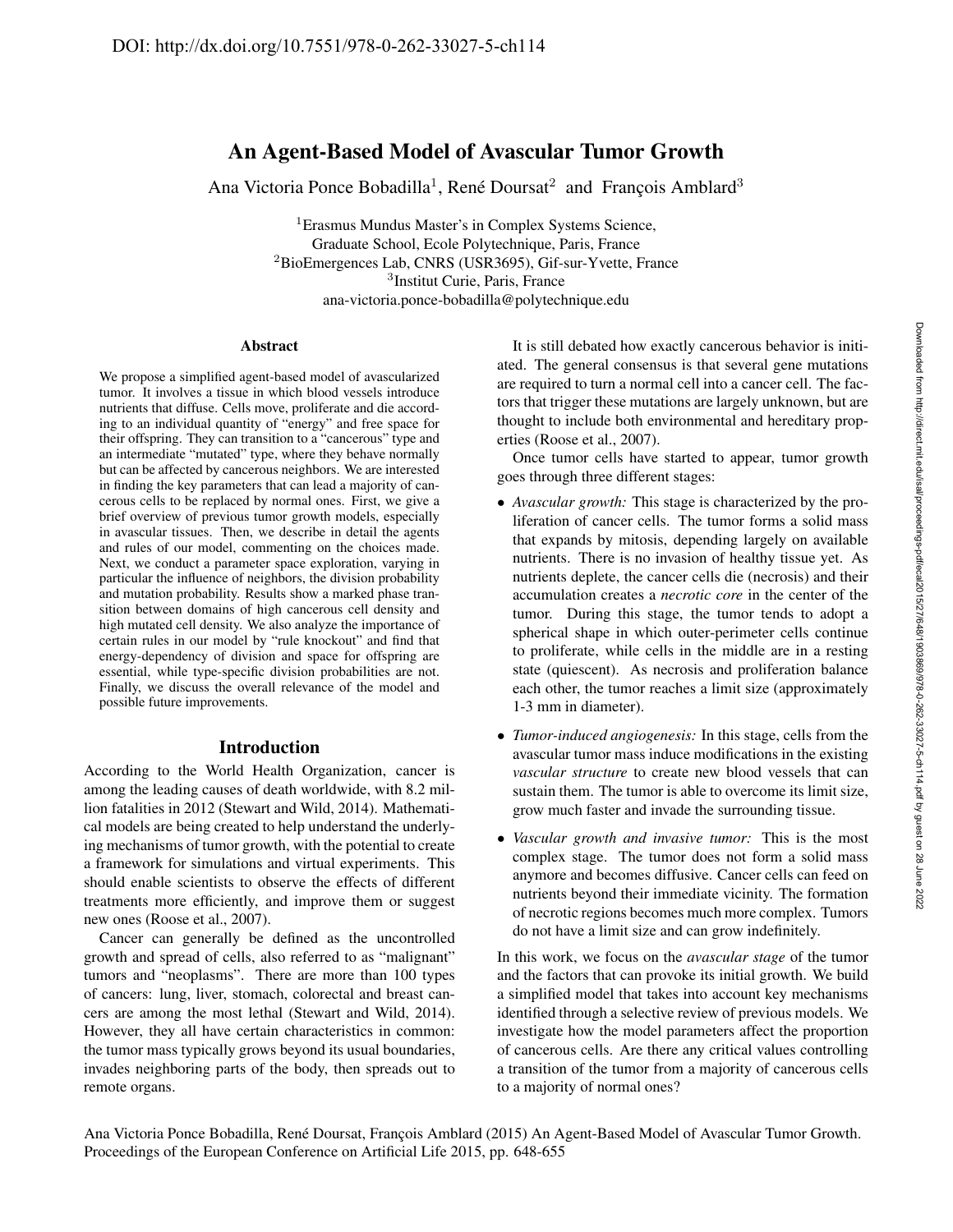# Previous Work

There is a large number of models of tumor growth, covering a great diversity of scales and questions. Byrne (2010) provides a timeline of the most representative models for each stage of tumor growth. Our own brief summary, focusing on the first stage, will not attempt to give an overview but rather highlight rules and parameters deemed important by the literature. An extensive review of models focusing on avascular tumor growth is given by Roose et al. (2007).

Most models fall into two broad categories: *continuum mathematical models*, which are based on partial differential equations and spatial averages; and *discrete cell population models*, which involve individual cell-cell interactions.

### Continuum Cell Population Models

These models focus on the relationships between cell density and chemical species that provide nutrients. Typically, they consist of reaction-diffusion and convection equations.

The earliest spatiotemporal and biomechanical models of avascular tumor growth construed the tumor as a 3D "multicellular spheroid" (MCS; Greenspan 1972). Tumor growth was regulated by a single diffusible chemical (oxygen or glucose), supplied externally. The resulting chemical distribution was then taken as a predictor of the underlying spheroid structure, comprising regions of cell proliferation, quiescence and necrosis. However, several simplifications gave these models little applicability: spheroids were assumed to grow radially and symmetrically, there was a single population of cells, and stochastic effects were ignored.

Several modifications and extensions were later brought to the MCS model: relaxing the assumption of radial symmetry, distinguishing different cell populations within the spheroid, and introducing cell movement and pressure (Araujo and McElwain, 2004). One of the most representative works (Casciari et al., 1992) considered a spherical tumor and the effects of certain chemical substances (oxygen, glucose, lactate, and carbon dioxide; bicarbonate, chloride, and hydrogen ions) on cell growth and metabolism. The basic principle at play here is that growth can be limited by chemical diffusion and nutrient consumption. This model also takes into account changes in cell proliferation rate within different chemical environments, and cell movement derived from a law of mass conservation.

Continuum models share several features: they do not distinguish between individual cells, they see tumors as continuous masses, stochastic effects are usually neglected, and subcellular phenomena are ignored. A good review of continuum models and techniques to analyze treatments can be found in (Perthame, 2014).

### Discrete Cell Population Models

This category relies on various techniques, such as cellular automata (CA), lattice Boltzmann methods, agent-based modeling, extended Potts, and stochastic approaches (Roose et al., 2007). In all cases, cell state is generally characterized by a multidimensional variable  $\mathbf{w} = \{x, v, u\}$ , where x is the position of the cell, v its velocity, and u its biological state, which may include its phase in the cell cycle, its interactions with the local chemical environment, and so on.

One of the first discrete models, proposed by Düchting and Vogelsaenger (1985), considered a complex cell cycle model in 3D. Another important study by Qi et al. (1993) used CA rules to reproduce the Gompertz law of cancer growth. Kansal et al. (2000) developed a 3D CA model that did not explicitly include nutrients or mechanical interactions but rather considered proliferation and death rates to be functions of position. "Cellular Potts" approaches, where each biological cell is made up of several lattice points, can also take into account cell membrane tension, cell-cell and cell-matrix adhesion, and chemotaxis (Turner and Sherratt, 2002). Recent years have seen a rise in "hybrid" models, which attempt to combine continuum equations for nutrient concentrations and CA models of cell cycle and migration (Trucu and Chaplain, 2014).

### Model

We propose a new model of avascular tumor in its initial stages. The underlying space is a 2D tissue where nutrients are diffusing (Fig. 1). Cells can mutate and become cancerous with a certain probability. They move, proliferate, and die according to the local amount of nutrients, the free space for their offspring, and an internal "energy" that increases with nutrients. Cell positions and cell-cell interactions are constrained to a discrete 50×50 lattice. Cells are represented by circles inside square patches, and are initially assigned a certain position, energy level, and one of three possible types: "normal" (N), "mutated" (M) or "cancerous" (C). A patch can be occupied by one cell only. A few scattered patches coded in red represent blood vessels and can also be occupied by one cell. Despite the presence of blood vessels, this remains a stage-1 avascular tumor simulation since we are not including stage-2 angiogenetic mechanisms. Setup and update rules are explained below.

## Agents and Variables

There are two agents in the model: cells and patches. An M cell behaves like an N cell with the difference that it can be affected by its C neighbors. The simulation begins with an initial number of cells,  $n$ , and a fixed number of blood-vessel patches, b. Each cell  $i = 1, ..., n$  is assigned a state vector  $\mathbf{w}_i = (x_i, y_i, e_i, \tau_i, x_i', y_i')$  representing its position on the grid, its energy level in  $[0, 1]$ , its type in  $\{N, M, C\}$ , and free space for its offspring, which can be any unoccupied patch inside a von Neumann domain (4 nearest neighbors) around N and M cells, or a Moore domain (8 nearest neighbors) around C cells. Each patch  $j$  on the lattice, whether occupied or not by a cell, is assigned a nutrient level  $\nu_i$  and a type that can be either "tissue" (T) or "blood vessel" (B).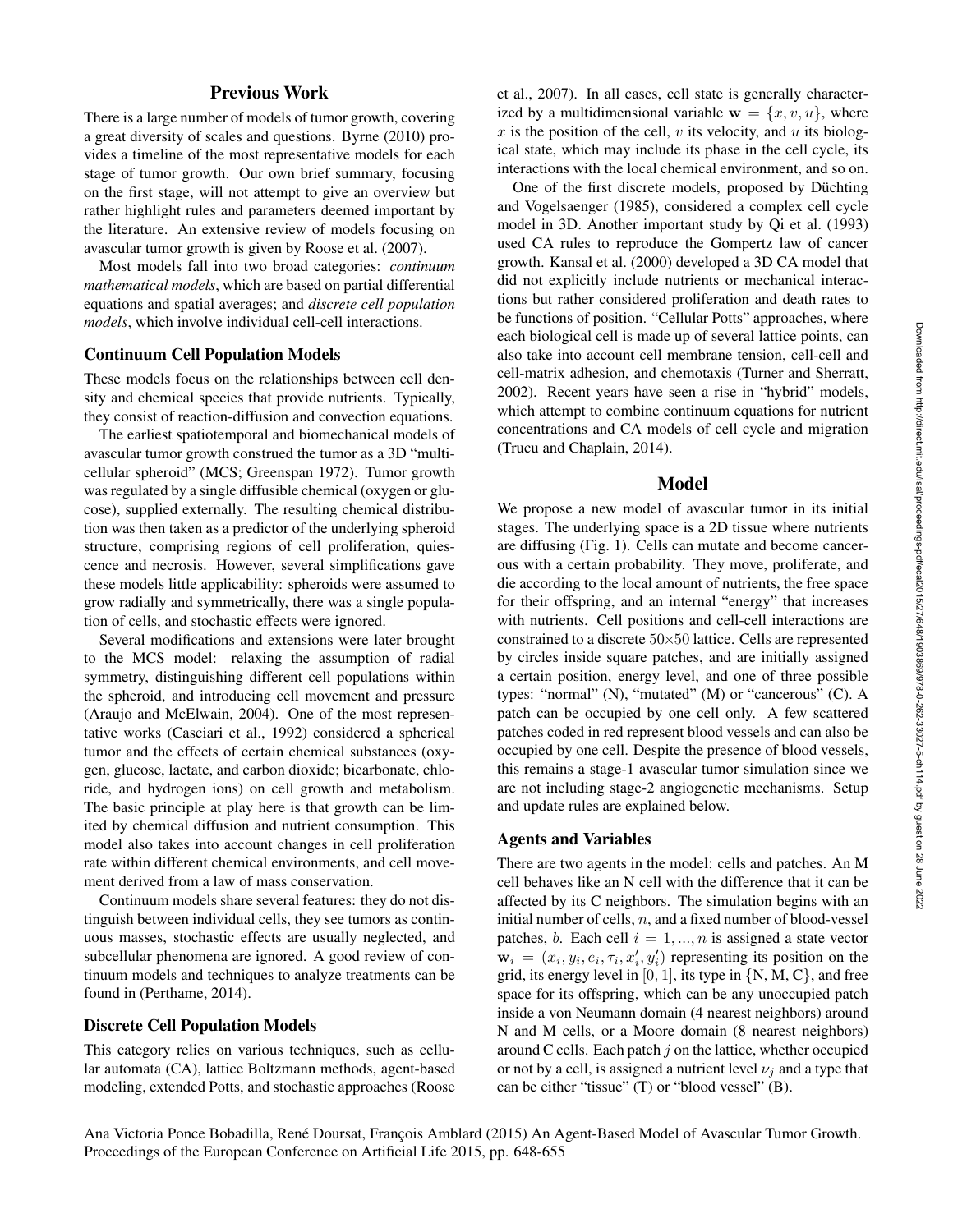| <b>Parameter</b>                                        | <b>Symbol</b>    | Value |
|---------------------------------------------------------|------------------|-------|
| Initial number of N cells                               | $\boldsymbol{n}$ | 200   |
| Fixed number of B patches                               | h                | 30    |
| Diffusion weight                                        | d.               | 0.8   |
| Unit of nutrient consumption                            | $\epsilon$       | 0.02  |
| Division energy of N, M cells                           | $E_N$            | 0.7   |
| Division energy of C cells                              | $E_C$            | 0.6   |
| Division probability of N, M cells                      | $p_N$            | 0.7   |
| Division probability of C cells                         | $p_C$            | 0.8   |
| Mutation probability in $N \rightarrow M \rightarrow C$ | m                | 0.05  |
| Influence of N, M neighb. on $C \rightarrow M$          | $\epsilon_N$     | 0.8   |
| Influence of C neighb. on $M \rightarrow C$             | $\epsilon_C$     | 0.4   |

Table 1: Parameters of the model and their standard values.

# Setup

First, the parameters of the model (Table 1) are given initial or constant values. Next, each patch is assigned a random nutrient level  $\nu_i$  uniformly drawn in [0, 1] and a corresponding green-scale color (Fig. 1). Then,  $n$  cells are created and placed randomly on the patches. All cells are initialized to type N and assigned a random energy value  $e_i$  uniformly drawn in  $[0, 1]$ . Finally, b blood-vessel patches are randomly created, possibly overlapping with cells, and colored in red.



Figure 1: Screenshot of the model after 100 time steps under the parameter values of Table 1. N, M and C cells are colored in blue, cyan and magenta respectively. Patches are in greenscale according to nutrient levels (white for  $\nu_i = 1$ , black for 0). Here, the tissue contains a large majority of M cells.

# Update Rules

At each time step, three rules are applied: cell update, patch update and type update (Fig. 2).

**Cell update** First, each cell  $i$  checks if there are nutrients in the patch j that it occupies, i.e. whether  $\nu_i > 0$ . If not, the cell dies with probability  $1 - e_i$ , or if it stays alive, does nothing. If there are nutrients, it consumes a fixed amount c, up to the available quantity  $\nu_j$ , which increases its energy level accordingly:  $e_i \leftarrow e_i + \min(c, \nu_j)$ , while the nutrient level of the patch is decreased by the same quantity:  $v_i \leftarrow$  $\nu_i - \min(c, \nu_i)$ . Then, if the cell is cancerous (C), it looks for free space in its 8-patch neighborhood (including blood vessels) and whether it has enough energy to divide, i.e.  $e_i$  $E_C$ . This leads to four different scenarios:

- *Free space, enough nutrients:* The C cell divides with probability  $e_i * p_C$  and, if it divides, reduces its energy by the cost of division:  $e_i \leftarrow e_i - E_C$ . Then, it splits this remaining energy into two, keeping one half  $e_i/2$  and giving the other half to its daughter.
- *Free space, not enough nutrients:* The C cell moves randomly to one of the unoccupied 8 neighboring patches (including on top of a blood vessel).
- *No free space, enough nutrients:* The C cell waits.
- *No free space, not enough nutrients:* The C cell dies with probability  $1 - e_i$ , or does nothing.

The same rules apply to noncancerous cell types N and M, except that they use a 4-patch neighborhood, a division energy  $E_N$ , and a division probability  $e_i * p_N$ . Moreover, they wait instead of moving in the second case.

**Patch update** If the patch j is a blood vessel, then it replenishes its 8 nearest neighbors  $k$  with maximum nutrient levels:  $\nu_k \leftarrow 1$ . After that, nutrients diffuse around all patches with a "diffusion weight"  $d \in [0, 1]$ . It means that a portion  $d$  of each patch's nutrient level is equally distributed over its 8 nearest neighbors:  $\nu_k \leftarrow \nu_k + (d/8) * \nu_i$ .

Type update (i) If a cell is type N, it can turn into type M with fixed probability  $m$ , then it waits until the next time step. (ii) If it is type M, it can turn into type C with the same probability  $m$ . Then, if it is still type M, it can turn again into type C, this time with probability  $\epsilon_C * n_i^C/n_i$ , where  $n_i$ is the number of neighboring patches (among 8) occupied by a cell and  $n_i^C$  is the number of type-C neighbors. After that, it waits. (iii) If a cell is type  $C$ , it can revert to type M with probability  $\epsilon_N * n_i^N / n_i$ , where  $n_i^N$  is the number of type-N and type-M neighbors counted together. Coefficients  $\epsilon_N$  and  $\epsilon_C$  are referred to as the "influence of neighbors".

# Rationale

Variables and rules are chosen to reflect a realistic, yet simplified, view of tumor development. Ignoring the detailed biochemical activity inside each cell, our intention is to focus on a few key features that affect tumor growth. To represent the competitive advantage that cancerous cells have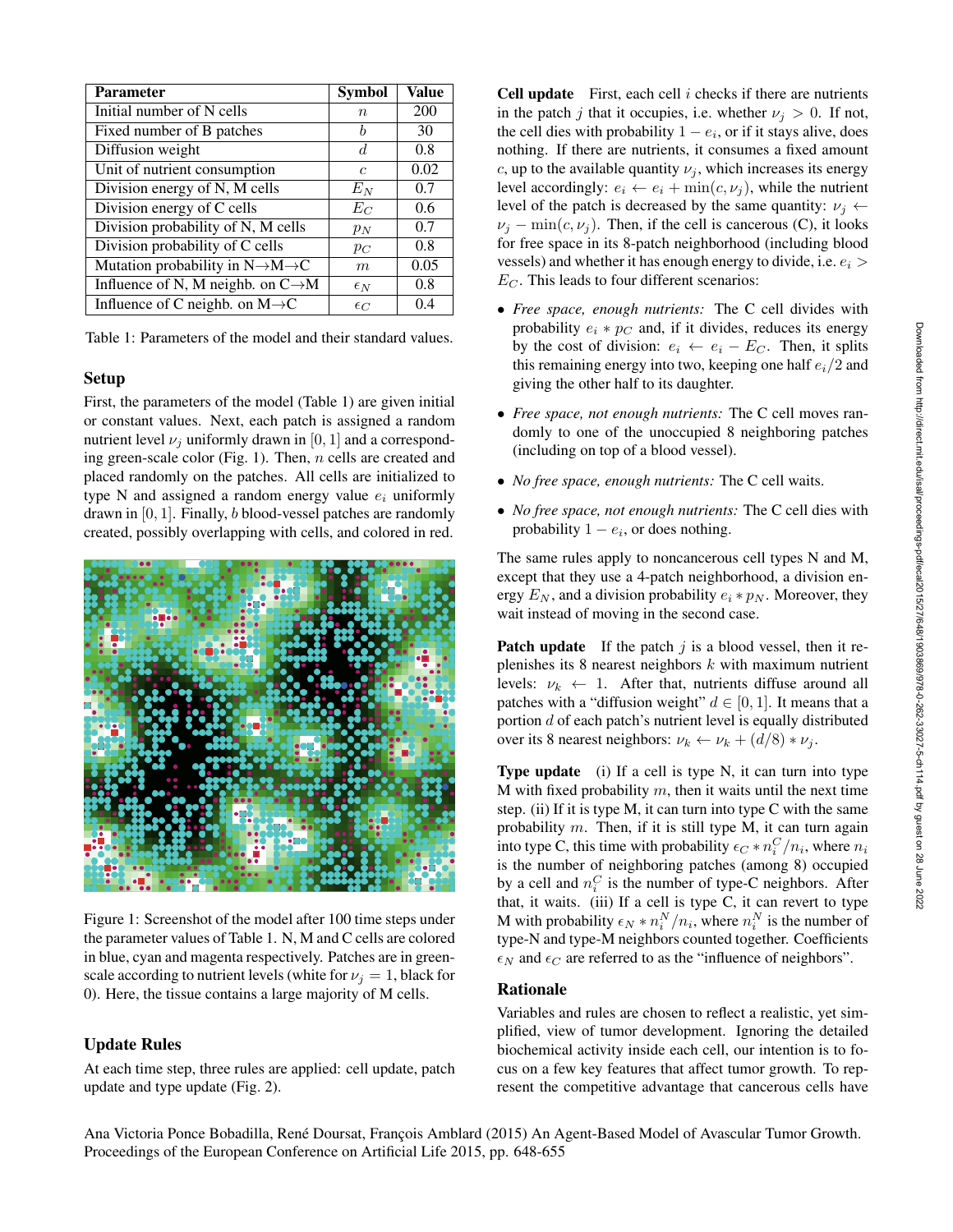

Figure 2: Flowchart of the initialization and update rules.

over noncancerous cells, we set their division probability to a larger value ( $p_C > p_N$ ), their corresponding energy cost to a smaller value  $(E_C < E_N)$ , and the space that their offspring can potentially occupy to 8 patches instead of 4. When nutrients are low, C cells can also move to a free patch, as opposed to just waiting like N and M types.

Our introduction of an abstract M type is meant to provide an intermediate type between N and C cells. The idea is that M cells are "carriers of the disease" but still behave like normal cells. They represent the possibility for cancerous cells to revert to a certain form of normalcy (observed experimentally), yet without fully returning to the original N type, so they are still susceptible to their neighbors' influence. One could say that mutated cells are similar to the hypothesis of "dormant" cells in avascular tumors (Udagawa et al., 2002).

We also include the energy as a factor in the actual probabilities of division,  $e_i * p_N$  and  $e_i * p_C$ , to increase the spread of cells that have more energy, or had enough energy for a while and were only waiting for neighboring space to open up. Finally, concerning the influence of neighbors, it is important to note that if  $\epsilon_N = 1$  and  $\epsilon_C = 0$ , there would be only mutated cells at the end of the simulation, whereas in the opposite case, there would be only cancerous cells. Therefore these two parameters must be carefully adjusted to represent a realistic situation. This is one of the topics of the parametric study that follows.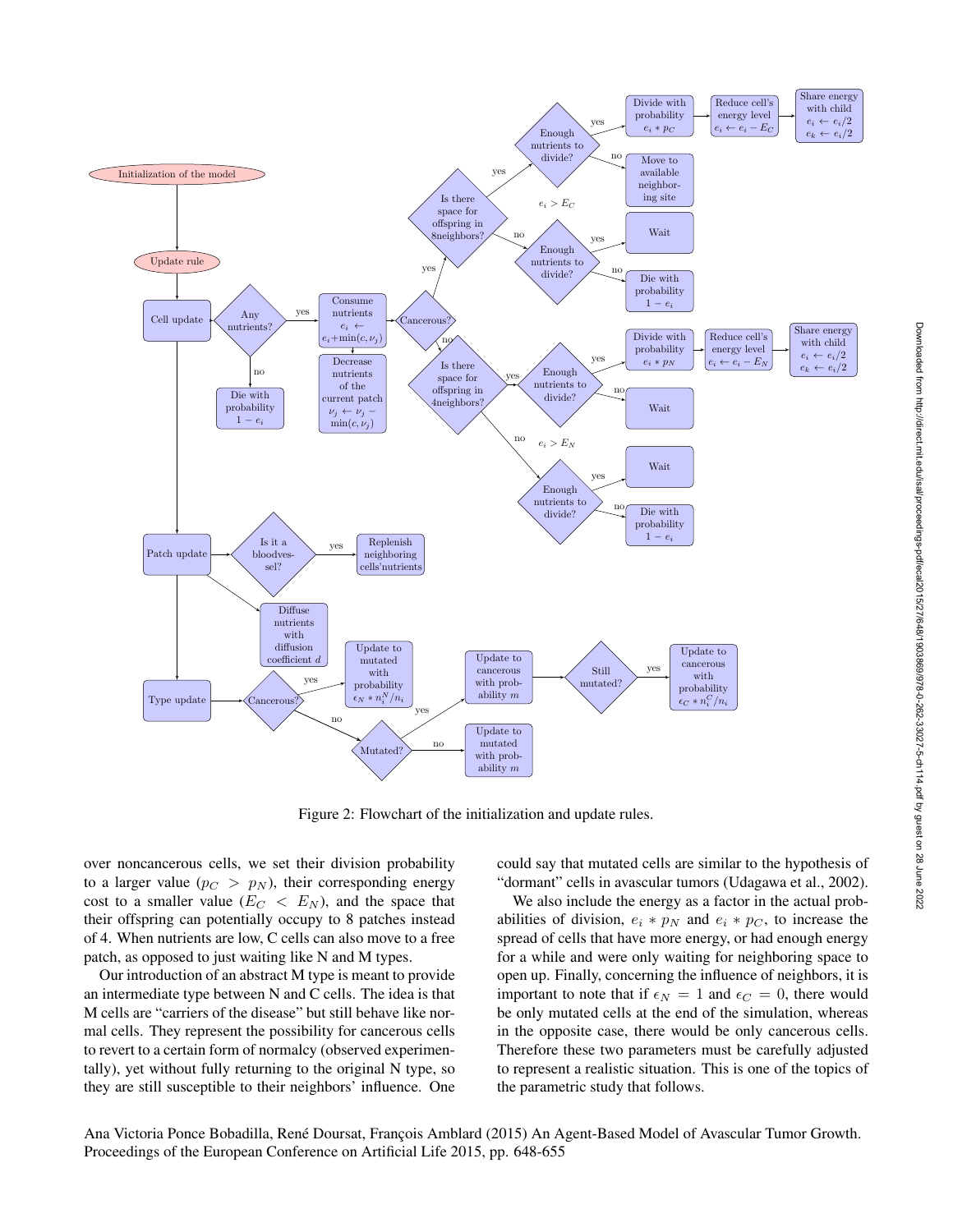

Figure 3: Sensitivity analysis of the model. (a) Average density of mutated cells,  $r_M = n_M/n$ , calculated over various numbers of simulations lasting 700 time steps each. (b) Same average density calculated over 100 simulations lasting various numbers of time steps. All other parameters are set to the standard values of Table 1. The mean and standard deviation of  $r<sub>M</sub>$  change only little, at around  $\overline{r_M} \approx 74.5\%$  and  $\Delta r_M \approx 2.5\%$ , indicating that the behavior of the model is consistent across experiments.

# **Results**

### **Measurements**

To analyze the dynamics of the model, we measure the overall densities and "clustered" densities of normal, mutated and cancerous cells. An N cell is said to belong to a cluster if there are at least 5 other N cells in its 8-patch neighborhood (same for M and C cells).

# Sensitivity Analysis

Since the model is stochastic, we must evaluate the number of simulations  $S$  and the number of time steps per simulation T needed to conduct a parameter space exploration that is sufficiently representative of the generic model behavior. To carry out this sensitivity analysis, we use the parameters of Table 1 and calculate the overall density of M cells,  $r_M = n_M/n$ . Setting  $T = 700$  under various numbers of simulations  $S = 25, ..., 300$  (Fig. 3a), we observe that the range of  $r_M$  (mean and variance) is about constant for  $S \ge 100$ . Conversely, setting  $S = 100$  under various durations  $T = 100, ..., 700$  (Fig. 3b) shows that  $r_M$  tends to stabilize for  $T > 500$ . Therefore, we conclude that the behavior our model is robust and adopt  $S = 100$  and  $T = 500$  to keep the computing cost reasonable in the rest of the study, since the distributions of  $r_M$  are similar above these values.

# Parameter Space Exploration

To explore the dynamical regimes of the model, we select the following dimensions of parameter space, expected to have an important impact on the outcome: the influence of neighbors,  $\epsilon_N$  and  $\epsilon_C$ ; the division probability of noncancerous cells,  $p_N$ ; and the mutation probability, m. In each case, a pair of values or a single value is varied, while all other parameters are kept at the standard settings of Table 1.

**Influence of neighbors** We systematically vary  $\epsilon_N$  and  $\epsilon_C$ in the interval [0, 1] by increments of 0.1, for a total of  $11\times11$ experimental points, and plot the mean and standard deviation of the density of M cells and C cells (Fig. 4). The mean density of N cells consistently remains under 3% and is not shown. This reveals a phase transition from a majority of C cells to a majority of M cells along a boundary line roughly at  $\epsilon_N = \epsilon_C + 0.2$ . Therefore, to push a cancerous tissue back into a majority of M cells, the mutating influence of N and M cells has to be significantly greater than that of C cells.

Division probability We choose two points in the high M-cell density domain of the neighbors' influence space (Fig. 4a):  $A = (\epsilon_N, \epsilon_C) = (0.8, 0.1)$  and  $B = (0.8, 0.4)$ (the standard values), and vary the division probability of N cells  $p_N$  in [0, 0.7] by increments of 0.1. We observe that in point  $A$ ,  $p_N$  does not have much effect on the dynamics in the model, which invariably ends with many more M cells than C cells, about 85% vs. 15%, while C cells remain isolated (Fig. 5a,c). In point B, by contrast, pulling  $p_N$  below 0.2 makes the densities of M and C cells converge to comparable values, about 50% overall and 15-20% in clusters (Fig. 5b,d). It means that to stay outside the high cancerous density domain, N and M cells should have a greater mutating influence than C cells on their neighbors (previous conclusion), or N and M cells should divide reasonably fast.

Random mutation probability With the standard parameters of Table 1, we vary the cancerous neighbors' influence  $\epsilon_C$  under three different basic N $\rightarrow$ M $\rightarrow$ C mutation probabilities. Under the standard low value  $m = 0.05$ , we find again a transition between high M-cell and high C-cell density domains at  $\epsilon_C \approx 0.6$  (Fig. 6a). Under a higher value  $m = 0.15$ , the transition happens earlier at  $\epsilon_C \approx 0.2$  (Fig. 6b). Under very high mutation rate  $m = 0.25$ , the neighbors' influence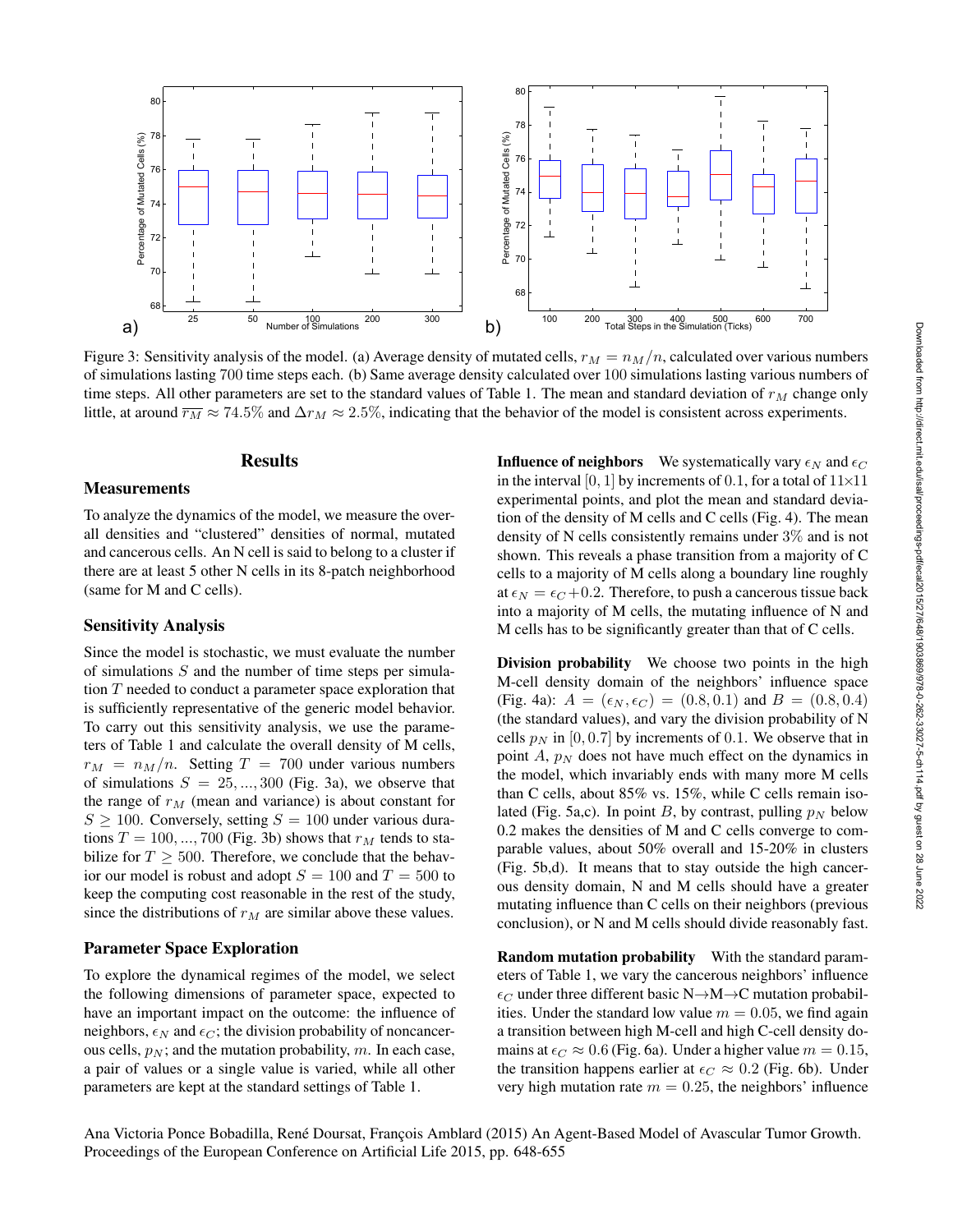

Figure 4: Exploring the influence of neighbors. Both mutating factors,  $\epsilon_N$  and  $\epsilon_C$ , are varied in [0, 1] while the other parameters are as in Table 1. (a) Mean density of mutated cells,  $\overline{r_M}$ . (b) Mean density of cancerous cells,  $\overline{r_C}$ . (c) Standard deviation of density of M cells,  $\Delta r_M$  (same as  $\Delta r_C$ , not shown here). All graphs exhibit a clear phase transition along a boundary line roughly at  $\epsilon_N = \epsilon_C + 0.2$ . Parametric point  $B = (\epsilon_N, \epsilon_C) = (0.8, 0.4)$  in the high M-cell density domain is the standard. The other point,  $A = (0.8, 0.1)$ , will be used when varying the division probability  $p_N$  (Fig. 5).

is ignored by the system: almost all cells are cancerous and no transition back to a mutated state is possible. (Fig. 6c).

# Importance of Rules

We also analyze the importance of certain rules by measuring the effects of "rule knockout" on our model: (i) removing energy-dependency from division probabilities and setting them to constant rates  $p<sub>N</sub>$  and  $p<sub>C</sub>$ ; (ii) conversely, removing type-specificity from division probabilities and setting them to the energy level  $e_i$  for all cells; (iii) finally, removing type-specificity from division space and giving all cells the same 8-patch Moore neighborhood to spawn offspring. In each scenario, the neighbors' influence parameter space  $(\epsilon_N, \epsilon_C) \in [0, 1]^2$  is explored again and the transition area between high M-cell and high C-cell density domains is estimated and plotted in 2D (Fig. 7). A parametric point is considered to lie inside the transition area if the variance of the M-cell density,  $(\Delta r_M)^2$ , is greater than the mean variance over all 121 points. We observe that scenarios (i) and (iii) provoke a significant displacement of the transition area (Fig. 7b,d), whereas scenario (ii) leaves it almost unchanged (Fig. 7c). Therefore, we conclude that energy-dependency of division and offspring space are key mechanisms, while type-specificity of division is not.

## **Discussion**

We presented a simple agent-based model of tumor growth able to give rise to two different situations: one where the majority of cells is cancerous and another one where it is mutated. We showed the outcomes of varying the influence of neighbors, division probabilities and mutation probability. A constant feature of the system's behavior is that most normal cells disappear and only a competition between mutated and cancerous cells remains (Fig. 1). The biological conclusion is that, in the end, all normal cells become influenced by the type of their neighbors. We could expect normal cells to survive longer, however the rules and standard parameter values of our model give a clear advantage to cancerous cells across all dimensions (more space for the offspring, less division energy, higher probability of dividing) and lead to a rapid depletion of normal cells.

Our exploration of neighbors' influence parameter space revealed a phase transition area, inside which the standard deviation of cell densities is clearly positive, i.e. the outcomes of simulations vary significantly more (Fig. 4). This implies the existence of two types of parametric points in the model: ones such as A which are far away from the phase transition and create a stable system, and ones such as B which are close to the phase transition and create instability. This was illustrated by varying the division probability in point  $B$  and showing that the density of mutated cells could drop below that of cancerous cells (Fig. 5b,d). Another transition between highly mutated and highly cancerous states was found along the mutation probability axis at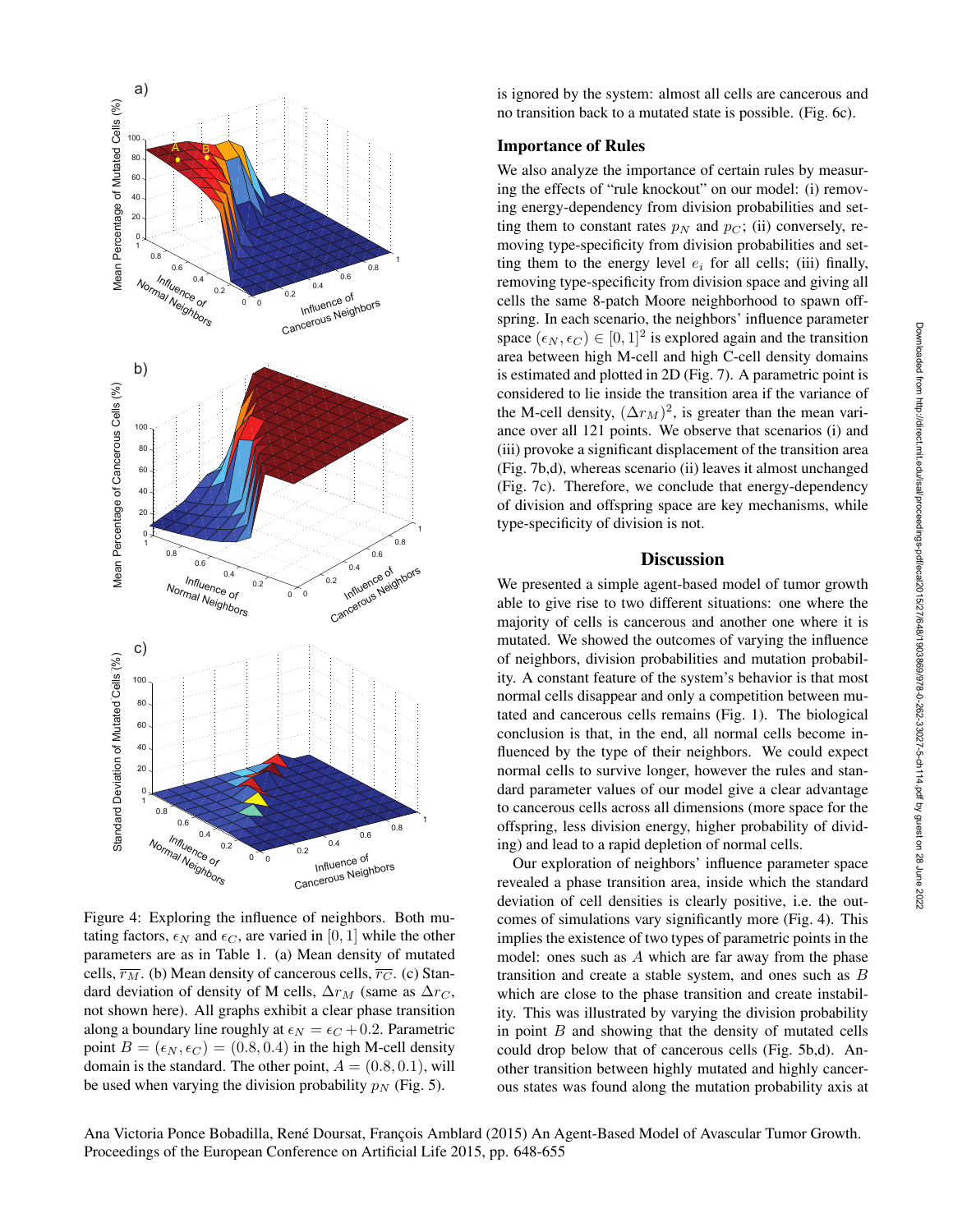

Figure 5: Exploring the division of noncancerous cells. The probability  $p<sub>N</sub>$  is varied while other parameters are as in Table 1, except the pair ( $\epsilon_N$ ,  $\epsilon_C$ ) which is set to point A or point B as in Fig. 4a. (a,b) Average overall densities of mutated cells (in blue) and cancerous cells (in red). (c,d) Average densities of clustered M and C cells. (a,c) Parametric conditions A:  $p_N$  has little effect on the outcome, characterized by a significant majority of M cells and isolated C cells. (b,d) Standard parametric conditions B: low values of  $p_N$  (highlighted in yellow) lead to comparable numbers of M and C cells.

around 20%, above which only C cells remained (Fig. 6).

By varying these parameters, we examined both internal and external factors of tumor growth. In future work, the diffusion weight  $d$  will be another important parameter to explore, in order to check whether growth can be limited by diffusion as it was the case in earlier models of avascular tumors. Finally, by analyzing the effect of rule knockout on the transition curve we were able to assess the significance or neutrality of certain rules in our model.

Compared to our work, other agent-based models in the literature generally contain more complex and realistic descriptions of cellular agents and tumor environment (review in Wang et al., 2015). They strive to take into account multiple phenotypic features such as molecular signaling, cellular metabolism and other mutation-induced changes (e.g. Ramis-Conde et al., 2008). By contrast, our goal was to identify a minimal set of rules enabling behaviors typical of avascular tumor growth: proliferation in nutrient-rich regions, limitation in size, and phase transitions. This also allowed us to conduct a parameter space exploration along a few dimensions and assess the effects of varying key values.

Naturally, our model can be improved in several ways. For example, in order to minimize the processing time, we assumed that nutrients diffused at constant speed regardless of patch occupancy. In reality, proteins, lipids and other particles undergo *anomalous* diffusion due to molecular crowding (Banks and Fradin, 2005). Second, instead of setting the parameters to empirical values appropriate for the numerical simulations, one could try to match them to real imaging datasets and measurements from specific tumors, for example via a "fitness" function evaluating the realism (overlap) between the digital and the physical object.

In sum, we tried to describe the dynamics of the initial stages of avascular tumor growth using only key principles and concepts without including chemical or mechanical details. Future extensions of this model should take into ac-